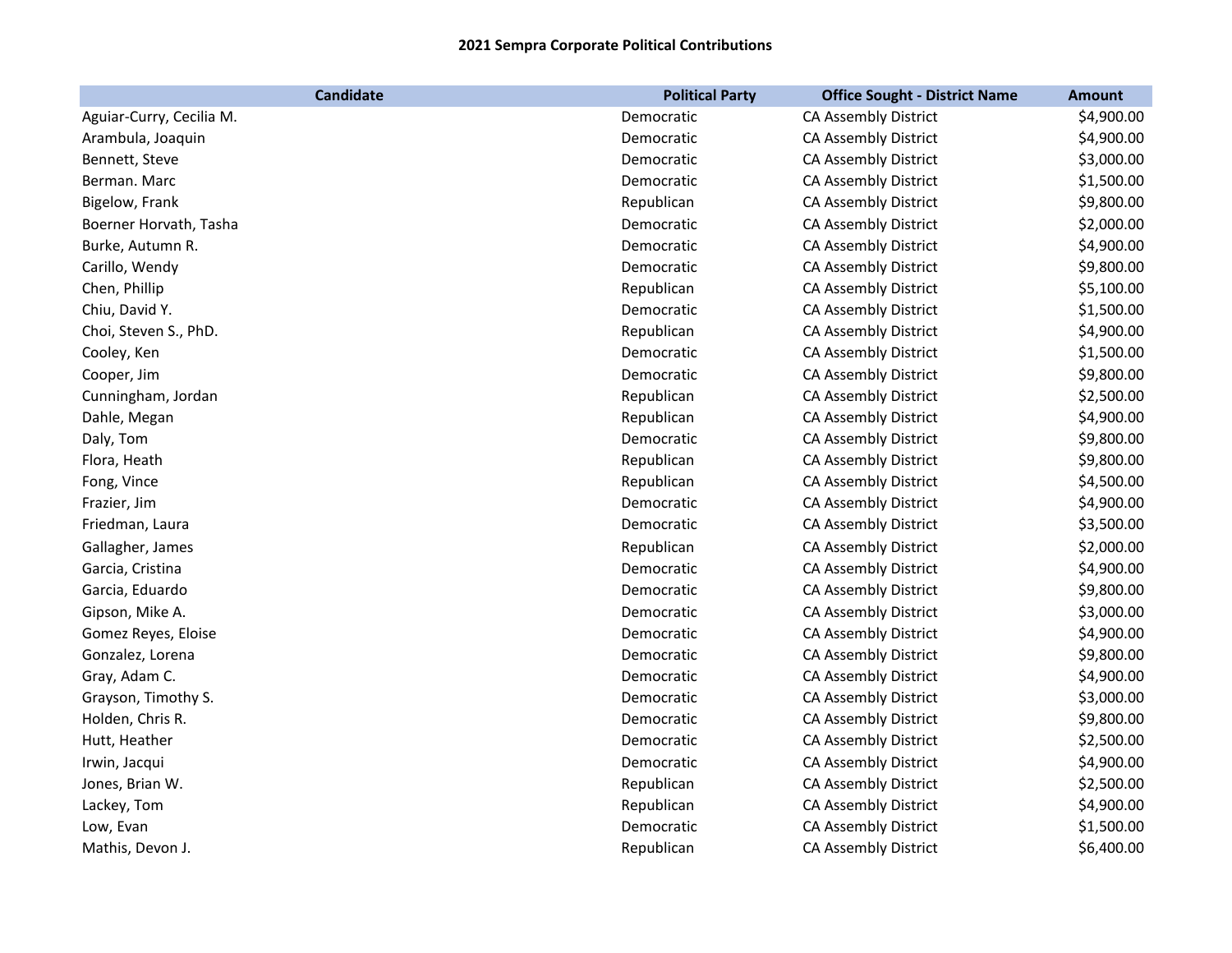| <b>Candidate</b>         | <b>Political Party</b> | <b>Office Sought - District Name</b> | <b>Amount</b> |
|--------------------------|------------------------|--------------------------------------|---------------|
| Mayes, Chad              | Non-Partisan           | CA Assembly District                 | \$9,800.00    |
| McCarty, Kevin           | Democratic             | CA Assembly District                 | \$1,500.00    |
| Medina, Jose             | Democratic             | CA Assembly District                 | \$5,500.00    |
| O'Donnell, Patrick       | Democratic             | CA Assembly District                 | \$4,900.00    |
| Patterson, James Norwood | Republican             | CA Assembly District                 | \$4,900.00    |
| Ramos, James C.          | Democratic             | CA Assembly District                 | \$7,400.00    |
| Rendon, Anthony          | Democratic             | CA Assembly District                 | \$4,900.00    |
| Rivas, Luz Maria         | Democratic             | CA Assembly District                 | \$4,900.00    |
| Rivas, Robert            | Democratic             | CA Assembly District                 | \$4,900.00    |
| Rodriguez, Freddie       | Democratic             | CA Assembly District                 | \$4,900.00    |
| Rubio, Blanca E.         | Democratic             | CA Assembly District                 | \$6,900.00    |
| Salas, Rudy              | Democratic             | CA Assembly District                 | \$4,900.00    |
| Smith, Thurston          | Republican             | CA Assembly District                 | \$1,500.00    |
| Ting, Philip Y.          | Democratic             | CA Assembly District                 | \$2,000.00    |
| Villapudua, Carlos       | Democratic             | CA Assembly District                 | \$4,900.00    |
| Voepel, Randy            | Republican             | CA Assembly District                 | \$4,900.00    |
| Waldron, Marie           | Republican             | CA Assembly District                 | \$6,900.00    |
| Weber, Akilah            | Democratic             | CA Assembly District                 | \$9,800.00    |
| Wieckowski, Bob          | Democratic             | <b>CA Assembly District</b>          | \$3,000.00    |
| Wood, Jim                | Democratic             | CA Assembly District                 | \$4,500.00    |
| Zbur, Rick               | Non-Partisan           | CA Assembly District                 | \$4,900.00    |
| Lara, Ricardo*           | Democratic             | CA Insurance Commissioner            | \$8,100.00    |
| Bates, Pat               | Republican             | CA Secretary of State                | \$4,900.00    |
| Archuleta, Bob J.        | Democratic             | CA Senate District                   | \$2,000.00    |
| Borgeas, Andreas         | Republican             | <b>CA Senate District</b>            | \$3,000.00    |
| Durazo, Maria Elena      | Democratic             | <b>CA Senate District</b>            | \$1,400.00    |
| Gonzalez, Lena A.        | Democratic             | <b>CA Senate District</b>            | \$7,400.00    |
| Hueso, Ben               | Democratic             | CA Senate District                   | \$2,500.00    |
| Hurtado, Melissa         | Democratic             | <b>CA Senate District</b>            | \$3,500.00    |
| Leyva, Connie M.         | Democratic             | <b>CA Senate District</b>            | \$5,100.00    |
| Min, Dave                | Democratic             | <b>CA Senate District</b>            | \$1,500.00    |
| Newman, Josh             | Democratic             | <b>CA Senate District</b>            | \$4,900.00    |
| Nguyen, Janet            | Republican             | <b>CA Senate District</b>            | \$1,700.00    |
| Nielsen, Jim             |                        | <b>CA Senate District</b>            | \$5,000.00    |
| Ochoa Bogh, Rosilicie    | Republican             | <b>CA Senate District</b>            | \$2,000.00    |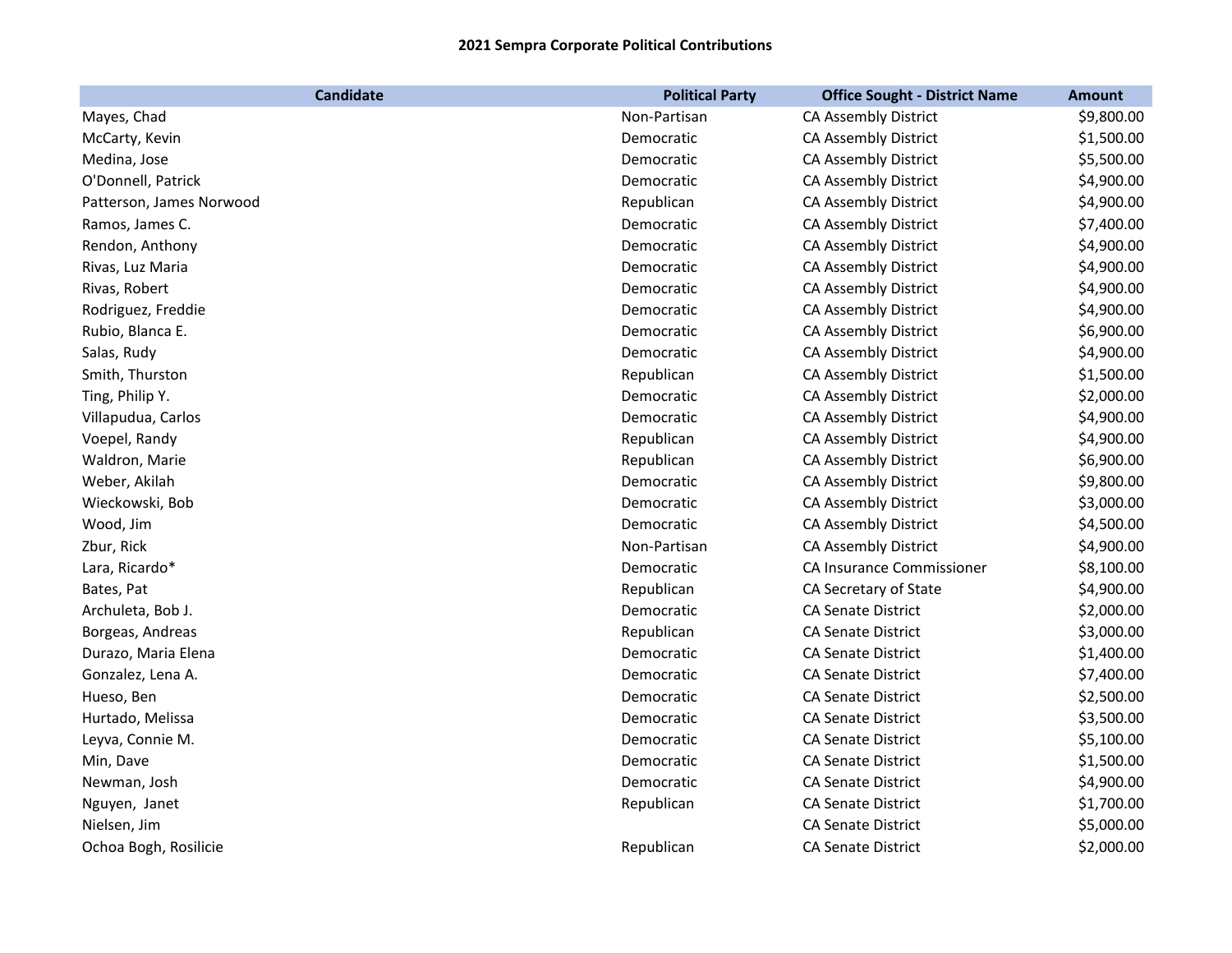| <b>Candidate</b>         | <b>Political Party</b> | <b>Office Sought - District Name</b> | <b>Amount</b> |
|--------------------------|------------------------|--------------------------------------|---------------|
| Rubio, Susan             | Democratic             | CA Senate District                   | \$400.00      |
| Sen. John Laird (D)      | Democratic             | <b>CA Senate District</b>            | \$2,000.00    |
| Smith, Thurston          | Republican             | <b>CA Senate District</b>            | \$3,000.00    |
| Talamantes Eggman, Susan | Non-Partisan           | <b>CA Senate District</b>            | \$5,000.00    |
| Umberg, Thomas J.        | Democratic             | <b>CA Senate District</b>            | \$4,900.00    |
| Ting, Philip Y.          | Democratic             | CA State Controller                  | \$5,500.00    |
| Diaz, Jose               | Non-Partisan           | City Council - Anaheim               | \$500.00      |
| O'Neil, Trevor           | Non-Partisan           | City Council - Anaheim               | \$250.00      |
| Rubalcava, Natalie       | Non-Partisan           | City Council - Anaheim               | \$250.00      |
| White, Lloyd             | Non-Partisan           | City Council - Beaumont              | \$250.00      |
| Johsz, Brian             | Non-Partisan           | City Council - Chino Hills           | \$175.00      |
| Reyes-English, Angie     | Non-Partisan           | City Council - Hawthorne             | \$150.00      |
| Kuo, Anthony             | Non-Partisan           | City Council - Irvine                | \$250.00      |
| Johnson, Natasha         | Non-Partisan           | City Council - Lake Elisnore         | \$250.00      |
| Tisdale, Brian           | Non-Partisan           | City Council - Lake Elisnore         | \$250.00      |
| Waronek, Mark            | Non-Partisan           | City Council - Lomita                | \$500.00      |
| Clark, Letitia           | Non-Partisan           | City Council - Long Beach            | \$250.00      |
| Richardson, Rex          | Non-Partisan           | City Council - Long Beach            | \$400.00      |
| Uranga, Robert           | Non-Partisan           | City Council - Long Beach            | \$400.00      |
| Zendejas, Mary           | Non-Partisan           | City Council - Long Beach            | \$400.00      |
| Garcia, Frank            | Non-Partisan           | City Council - Maywood               | \$150.00      |
| Melendez, Salvador       | Non-Partisan           | City Council - Montebello            | \$500.00      |
| Peratlta, Scarlet        | Non-Partisan           | City Council - Montebello            | \$150.00      |
| Stone, Lori              | Non-Partisan           | City Council - Murrieta              | \$250.00      |
| Barrios, Arianna         | Non-Partisan           | City Council - Orange                | \$250.00      |
| Tavoularis, Kathy        | Non-Partisan           | City Council - Orange                | \$250.00      |
| Shader, Rhonda           | Non-Partisan           | City Council - Placentia             | \$250.00      |
| Hutchison, Ryan          | Non-Partisan           | City Council - Rancho Cucamonga      | \$250.00      |
| Scott, Kristine          | Non-Partisan           | City Council - Rancho Cucamonga      | \$500.00      |
| Conder, Chuck            | Non-Partisan           | City Council - Riverside             | \$250.00      |
| Alexander, Damon         | Non-Partisan           | City Council - San Bernardino        | \$250.00      |
| Kennedy, Lynne           | Non-Partisan           | City Council - San Bernardino        | \$250.00      |
| Denise Menchaca          | Non-Partisan           | City Council - San Gabriel           | \$250.00      |
| Becerra, Phil            | Non-Partisan           | City Council - Santa Ana             | \$250.00      |
| Reed, Barrett            | Non-Partisan           | City Council - Santa Barbara         | \$250.00      |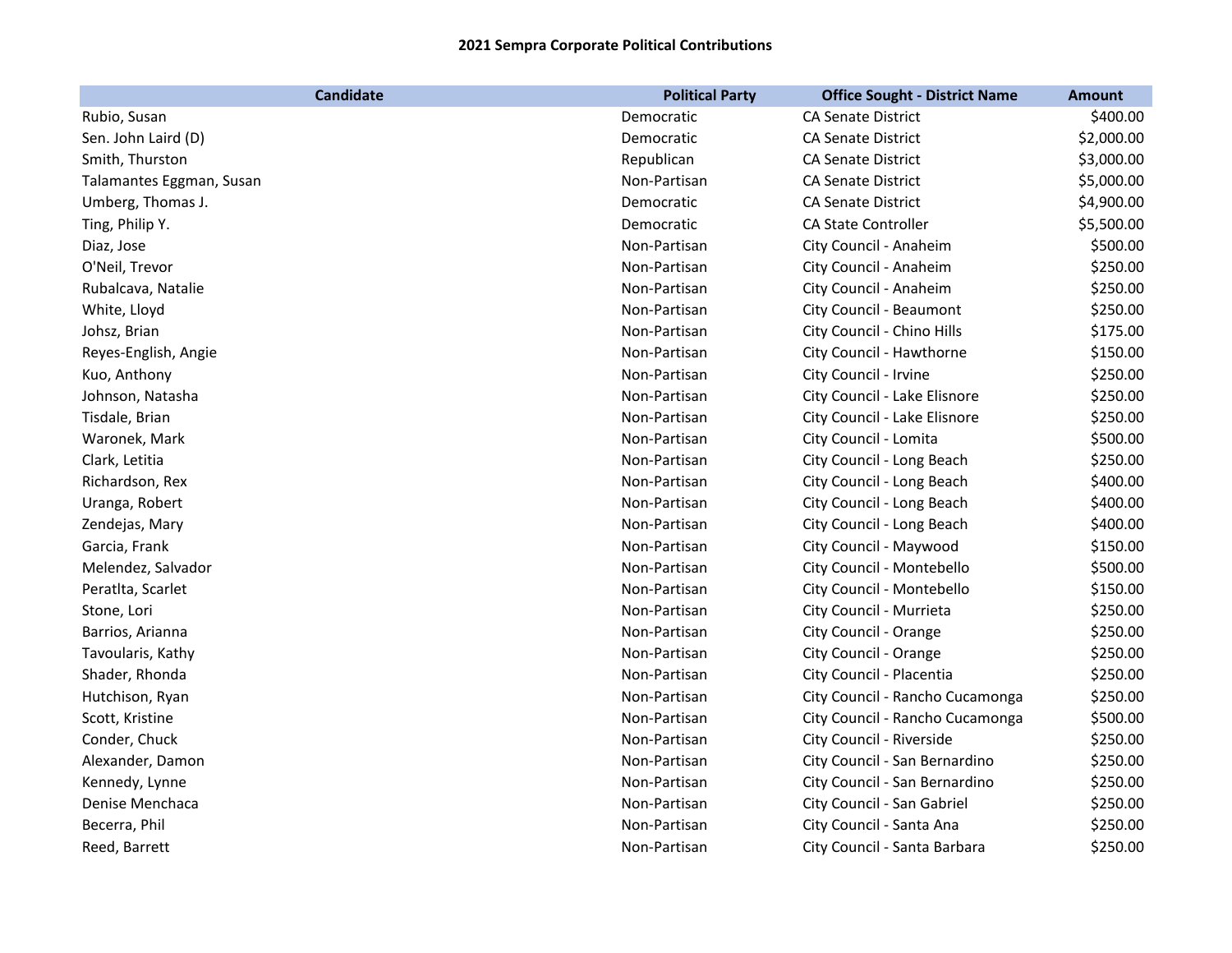| <b>Candidate</b>                                                       | <b>Political Party</b> | <b>Office Sought - District Name</b> | <b>Amount</b> |
|------------------------------------------------------------------------|------------------------|--------------------------------------|---------------|
| Diaz, Denise                                                           | Non-Partisan           | City Council - South Gate            | \$500.00      |
| Rahn, Matthew                                                          | Non-Partisan           | City Council - Temecula              | \$250.00      |
| Valencia, Avelino                                                      | Non-Partisan           | City Council - Valencia              | \$250.00      |
| Dutra, Fernando                                                        | Non-Partisan           | City Council - Whittier              | \$250.00      |
| Benoit, Ben                                                            | Non-Partisan           | City Council - Wildomar              | \$250.00      |
| Spitzer, Todd                                                          | Non-Partisan           | District Attorney - Orange County    | \$750.00      |
| Sidhu, Harry                                                           | Non-Partisan           | Mayor - Anaheim                      | \$500.00      |
| Goh, Karen Goh                                                         | Non-Partisan           | Mayor - Bakersfield                  | \$250.00      |
| Blackburn, Keith                                                       | Non-Partisan           | Mayor - Carlsbad                     | \$1,000.00    |
| Anacona, Jessica                                                       | Non-Partisan           | Mayor - El Monte                     | \$500.00      |
| Warren, Acquanetta                                                     | Non-Partisan           | Mayor - Fontana                      | \$250.00      |
| Kahn, Farrah                                                           | Non-Partisan           | Mayor - Irvine                       | \$250.00      |
| Pullen-Miles, Robert                                                   | Non-Partisan           | Mayor - Lawndale                     | \$250.00      |
| Dutrey, John                                                           | Non-Partisan           | Mayor - Montclair                    | \$250.00      |
| Murphy, Mark                                                           | Non-Partisan           | Mayor - Orange                       | \$250.00      |
| Robertson, Deborah                                                     | Non-Partisan           | Mayor - Rialto                       | \$250.00      |
| Valdivia, John                                                         | Non-Partisan           | Mayor - San Bernardino               | \$250.00      |
| Rowse, Randy                                                           | Non-Partisan           | Mayor - Santa Barbara                | \$250.00      |
| Vinatieri, Joe                                                         | Non-Partisan           | Mayor - Whittier                     | \$250.00      |
| A Better Atascadero                                                    | Non-Partisan           | N/A                                  | \$1,000.00    |
| AltaMed Action Fund State PAC                                          | Non-Partisan           | N/A                                  | \$7,500.00    |
| Asian Pacific Islanders for Progress                                   | Non-Partisan           | N/A                                  | \$5,000.00    |
| Assemblyman Heath Flora for Safer Communities Ballot Measure Committee | Democratic             | N/A                                  | \$5,000.00    |
| Bakersfield Chamber of Commerce Political Action Committee             | Non-Partisan           | N/A                                  | \$1,000.00    |
| <b>BizFed PAC</b>                                                      | Non-Partisan           | N/A                                  | \$16,827.00   |
| <b>BizPac</b>                                                          | Non-Partisan           | N/A                                  | \$5,000.00    |
| Building Industry Association of Southern California                   | Non-Partisan           | N/A                                  | \$10,000.00   |
| California African American PAC                                        | Non-Partisan           | N/A                                  | \$15,000.00   |
| California Asian Chamber of Commerce Issues PAC                        | Non-Partisan           | N/A                                  | \$57,750.00   |
| California Business Properties Association CBPA Issues PAC             | Non-Partisan           | N/A                                  | \$25,000.00   |
| California Business Roundtable (CBR) Issues PAC                        | Non-Partisan           | N/A                                  | \$30,000.00   |
| California Democratic Party                                            | Democratic             | N/A                                  | \$60,000.00   |
| California Republican Party                                            | Republican             | N/A                                  | \$150,000.00  |
| Californians Against Trumpism Opposing the Recall of Governor Newsom   | Non-Partisan           | N/A                                  | \$5,000.00    |
| Californians for Jobs and a Strong Economy                             | Non-Partisan           | N/A                                  | \$124,068.00  |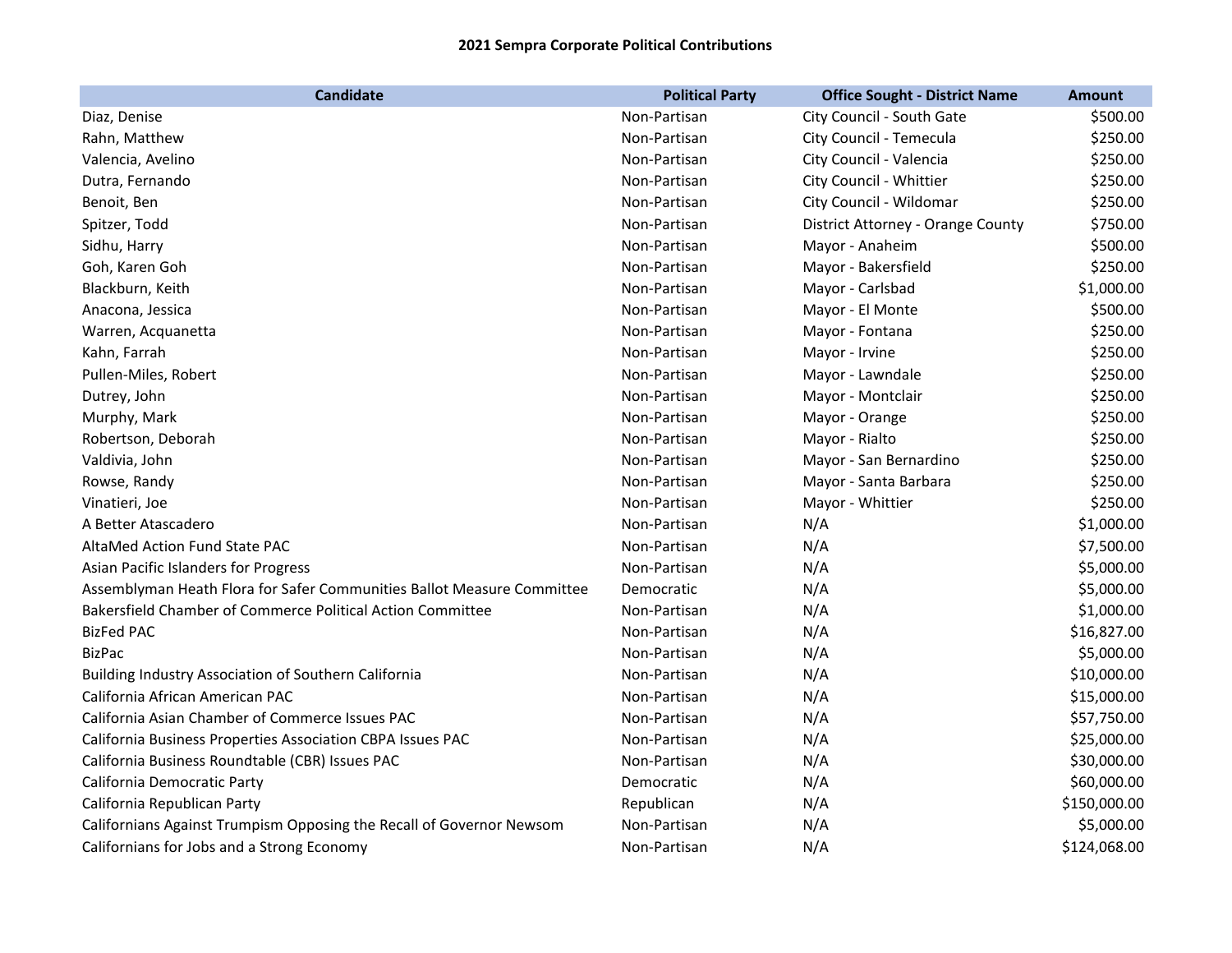| <b>Candidate</b>                                                       | <b>Political Party</b> | <b>Office Sought - District Name</b> | <b>Amount</b> |
|------------------------------------------------------------------------|------------------------|--------------------------------------|---------------|
| CalRETAILERS PAC                                                       | Non-Partisan           | N/A                                  | \$30,000.00   |
| <b>Central City Association</b>                                        | Non-Partisan           | N/A                                  | \$2,500.00    |
| ChamberPAC Small Contributor Committee                                 | Non-Partisan           | N/A                                  | \$2,000.00    |
| Coachella - Imperial Valley Strategies Political Action                | Non-Partisan           | N/A                                  | \$2,000.00    |
| Committee to Engage and Empower California Voters                      | Non-Partisan           | N/A                                  | \$70,000.00   |
| Dahle for California Ballott Measure Committee                         | Republican             | N/A                                  | \$10,000.00   |
| <b>Democratic Governors Association</b>                                | Democratic             | N/A                                  | \$25,000.00   |
| Fresno Chamber PAC                                                     | Non-Partisan           | N/A                                  | \$1,000.00    |
| Goleta Valley Chamber of Commerce Political Action Committee           | Non-Partisan           | N/A                                  | \$1,000.00    |
| Hollywood Chamber of Commerce PAC                                      | Non-Partisan           | N/A                                  | \$2,500.00    |
| Home Builders Association of Kern County                               | Non-Partisan           | N/A                                  | \$850.00      |
| Independent Voter PAC                                                  | Non-Partisan           | N/A                                  | \$135,000.00  |
| Inland Empire Business Political Action Committee                      | Non-Partisan           | N/A                                  | \$5,000.00    |
| JobsPAC                                                                | Non-Partisan           | N/A                                  | \$75,000.00   |
| L.A. League of Conservation                                            | Non-Partisan           | N/A                                  | \$3,500.00    |
| LA JOBS PAC                                                            | Non-Partisan           | N/A                                  | \$30,000.00   |
| Latinas Lead                                                           | Non-Partisan           | N/A                                  | \$10,000.00   |
| League of California Cities CITIPAC                                    | Non-Partisan           | N/A                                  | \$4,000.00    |
| <b>LGBT Caucus Leadership Fund</b>                                     | Non-Partisan           | N/A                                  | \$15,000.00   |
| <b>LGBTQ Victory Fund</b>                                              | Non-Partisan           | N/A                                  | \$15,000.00   |
| Lincoln Club of Orange County                                          | Non-Partisan           | N/A                                  | \$4,500.00    |
| Lincoln Club of San Diego County                                       | Non-Partisan           | N/A                                  | \$7,500.00    |
| Long Beach Area Chamber of Commerce PAC                                | Non-Partisan           | N/A                                  | \$5,000.00    |
| Moving California Forward A Committee Controlled by Anthony Portantino | Democratic             | N/A                                  | \$5,000.00    |
| New San Diego PAC                                                      | Non-Partisan           | N/A                                  | \$2,500.00    |
| One California for a Stronger California                               | Democratic             | N/A                                  | \$5,000.00    |
| One Voice, Our Vote (Gonzalez)                                         | Non-Partisan           | N/A                                  | \$5,000.00    |
| Orange County Business Council DBA Biz Pac                             | Non-Partisan           | N/A                                  | \$5,000.00    |
| <b>Orange County Taxpayers Association</b>                             | Non-Partisan           | N/A                                  | \$2,500.00    |
| Pomona Valley Democratic Club                                          | Democratic             | N/A                                  | \$1,500.00    |
| Protecting California Cooper Ballot Measure Committee                  | Democratic             | N/A                                  | \$15,000.00   |
| Republican Party of Orange County                                      | Republican             | N/A                                  | \$3,000.00    |
| Rubio Fighting for California Ballot Measure Committee                 | Democratic             | N/A                                  | \$20,000.00   |
| Salas for a Strong California Ballot Measure Committee                 | Democratic             | N/A                                  | \$5,000.00    |
| San Bernardino County Republican Central Committee-State               | Republican             | N/A                                  | \$1,500.00    |